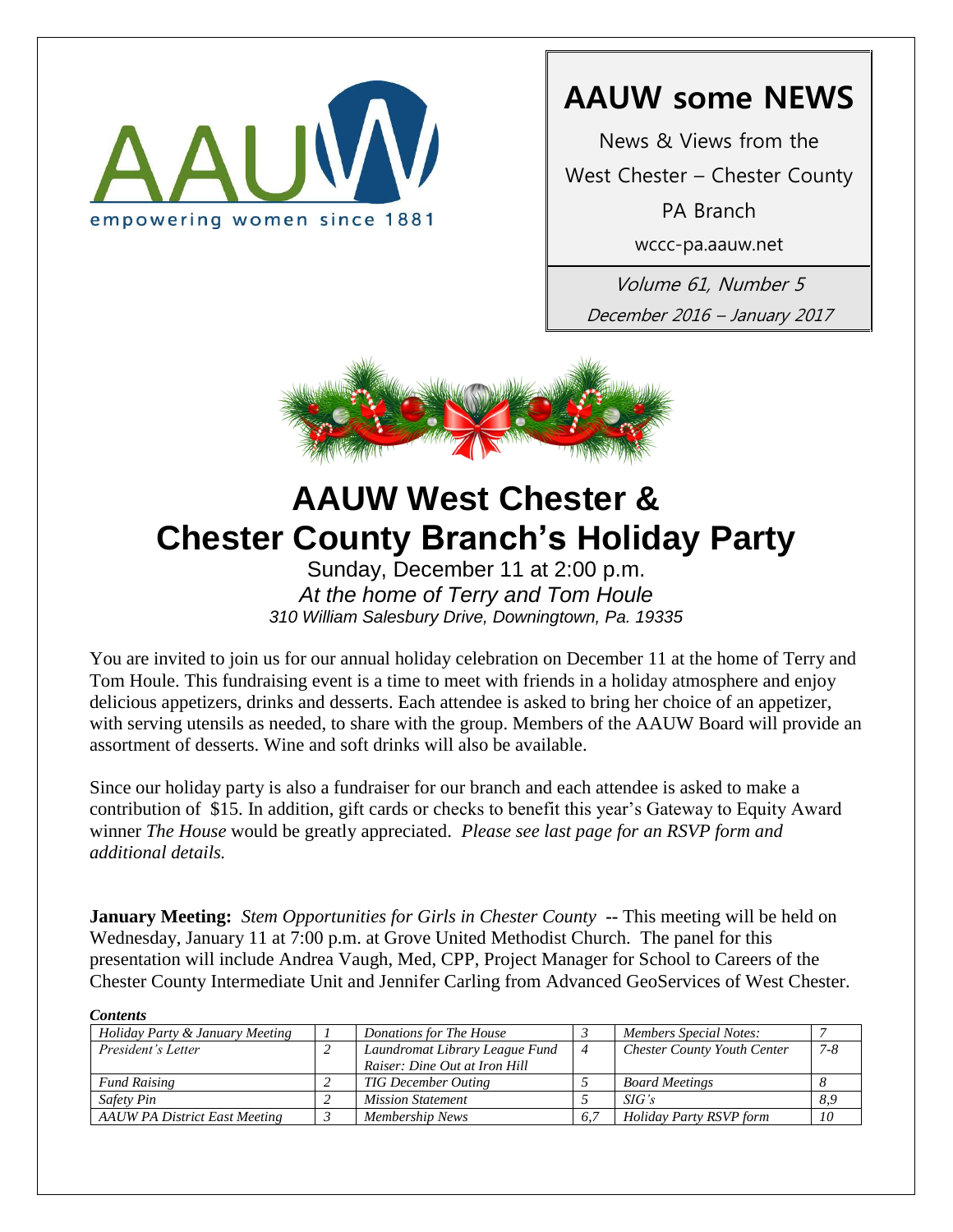# **Letter from the President**

Hello Members,

The barrage of pre-election ads has evaporated, and the nation will have a new president for better or worse. We have seen a rise in the number of racist and misogynistic attacks met with minimum concern from the presidentelect. We see largely peaceful demonstrations by those who fear increased discrimination, possible deportation, and public abuse. All across the country, women are wearing safety pins which symbolize their solidarity with victims of racism, misogyny, homophobia and religious discrimination. Many women are planning to participate in a Million Women March on Inauguration Day and have increased contributions to Planned Parenthood, the ACLU, and the Southern Poverty Law Center. AAUW members are not giving up and will continue to promote policies that protect women and others from discrimination and abuse. I have signed up to receive a recording of an AAUW online discussion planned for November 16 on ways we can respond to threats that may lie ahead. I will relay some of these suggestions to our members in the weeks to come.

This month, Terry Houle will host our annual Holiday Party in lieu of our regular monthly meeting. The Party is on Sunday, December 11 from 2 to 5 PM. The cost is \$15 per person and funds will go toward our projects. At the party, we will collect gift cards for residents of The House, the Phoenixville Women's Outreach facility for homeless women. Suggested cards are those from Giant, Redners, Staples, Target and Kmart.

December is such a joyful season and an opportunity to enjoy friends and family. Let's not forget helping the less fortunate with contributions to local food pantries, the Laundromat Library League, homeless teenage girls residing in the Chester County juvenile facility, and other worthy organizations. Have a wonderful holiday season. Let's welcome in the new year with enthusiasm and hope!

*Barbara Lathroum*

# **Fundraising – Pecans & More!**

Thanks to all of you that participated in our fall pecan fundraiser that was distributed at the Nov. 16 meeting. We were able to raise \$625.60 that will go back into our budget to support so many worthwhile programs for women and girls! If you were not able to come to the Nov. 16 meeting to pick up your order, other arrangements will be made to get delivery to you.

We need your help. Last year, we did a Pampered Chef fundraiser which generated \$241.00. We were hoping to do something similar through another company that would donate a portion of their sales to our organization. If any of you know of a company that is willing to do this, please contact me with their information. I can be reached at [ananderko@msn.com.](mailto:ananderko@msn.com)

Thanks again for all your support! *Anne Anderko & Donna Golden*

# **Safety Pins**

In the wave of reactions to the U.S. presidential election, safety pins have taken on a new meaning in the country. Some Americans are wearing safety pins as a symbol of solidarity with victims of racism, homophobia and religious discrimination.

People have spoken out on Twitter to say that their safety pins show that they are an ally to marginalized groups. "My [#SafetyPin](https://twitter.com/hashtag/SafetyPin?src=hash) shows I will protect those who feel in danger bc of gender, sexuality, race, disability, religion, etc. You are safe with me," actor Bex Taylor-Klaus tweeted.



The safety pin symbolizes solidarity among women concerned about the safety of women and others from misogyny, xenophobia and racism. While some have said the safety pin is a silent protest against the election, others have stressed that the [safety pin](https://twitter.com/hashtag/safetypin?src=hash) is not a political statement but a humanitarian statement that shows you stand against bigotry and hate.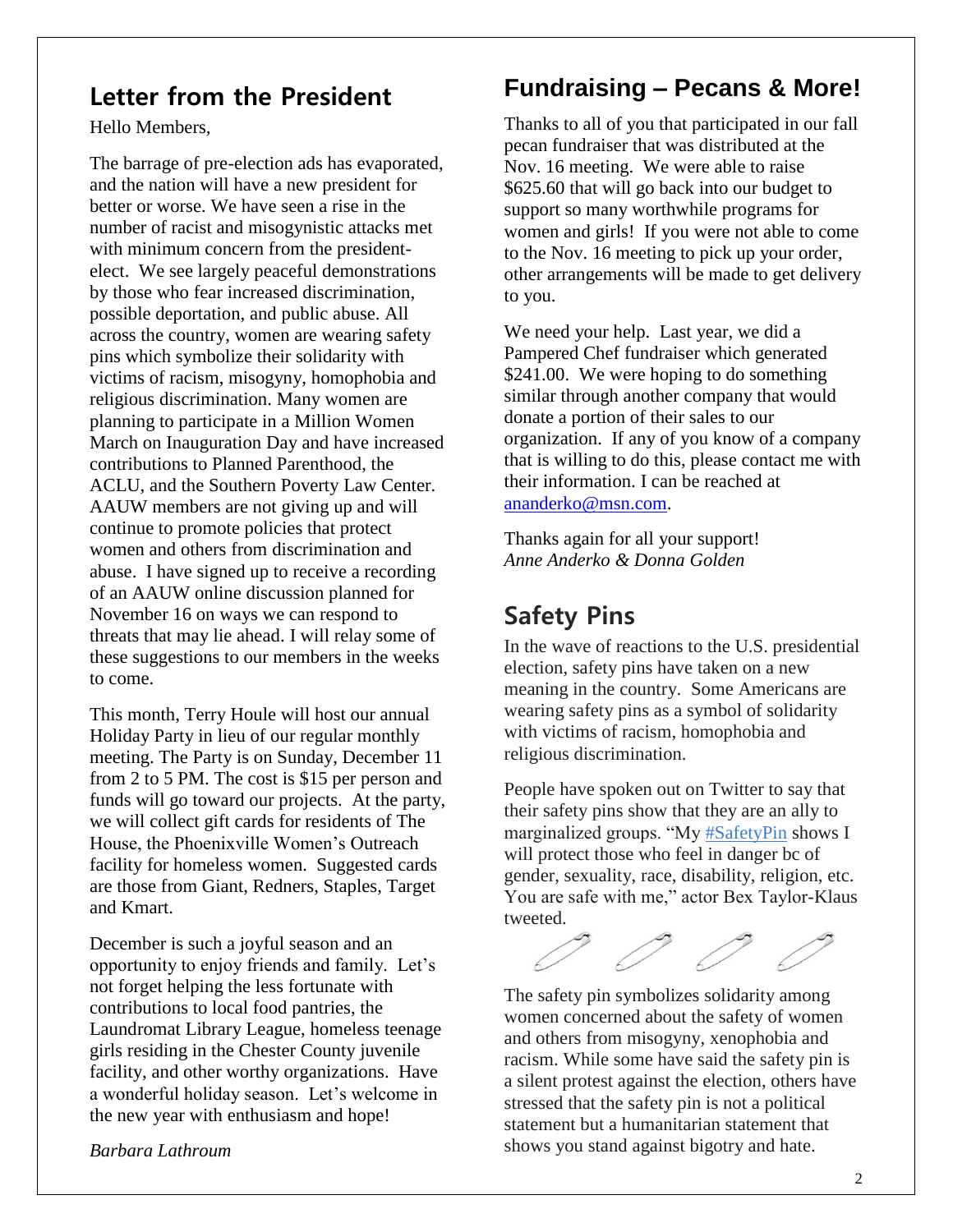### **AAUW PA District East Meeting**

*Submitted by Peggy Staarman*

On Oct. 22, I attended the AAUW PA District East Meeting held at Delaware Valley University. The meeting focused on the crime of sexual assault, especially on college campuses. Jessica Rice, a representative of the Victim Services Center of Montgomery County, spoke about her agency's services. In addition to giving aid and counseling to victims of sexual abuse, the Center also provides advice about court preparation and offers support groups for the individual and the whole family. She defined rape as an attempt to do some kind of sexual act without the consent or awareness of the individual.

In PA, there are two separate rape charges: rape, a more severe charge, and sexual assault, a lesser crime. She included statistical information about sexual assault. For example, a sexual assault occurs every two minutes, one in five women on college campuses are sexually assaulted, two out of three rapes on campus are committed by a known assailant, and it is the most unreported crime.

Chief Albert DiValentino of the Jenkintown Borough Police praised the Victim Services Center. Because of the Center's advocacy, he said that police have striven to be more sensitive to victims of crime. He lamented the underreporting of sexual abuse, but understood that such a frightening experience coupled with a lack of trust in the justice system prevents many victims from going to the police. He asserted that colleges and universities do not comply with the Clery Act that requires all colleges and universities that participate in federal financial aid programs to keep and disclose information about crimes on their campuses.

Because clothes of a victim are usually confiscated for evidence in the hospital's emergency room, there is a need for "care packages" that contain undergarments, cosmetics, sweat pants, and other essentials. Many attendees thought that assembling these packages might be a worthwhile project for the AAUW branches.

Barbara Price, the AAUW PA Public Policy Chair, also spoke about public policy issues such as pay equity, Get Out the Vote efforts, and election protection organizations such as AAUW, Common Cause, the ACLU, and the League of Women Voters.

### **Two Minute Activist**

Don't forget your commitment to be a frequent *Two Minute Activist*. Make your voice heard in Congress regarding education, economic security, and civil rights. Using our website (under AAUW Links) is so easy!



**Phoenixville Women's Outreach** 

**Housing and Support for Women** 

## **Reminder: Donations for the Phoenixville Women's Outreach:** *The House*

Bring to the November 17 meeting:

- Gift cards to Giant Food, Redner's, Staples, Target or K-Mart·
- Laundry detergent, Dawn dish detergent, dryer sheets
- Tissues, toilet paper, paper towels
- Hair products (including those designed for black hair), hairspray, lotions
- Hair brushes and combs
- Folger's coffee, flash drives for computers, printer ink (Brother LC101 black, LC103 color)
- Tall kitchen plastic bags, one-gallon Ziploc bags, Clorox or Lysol wipes
- Stamps, flashlights, light bulbs (40, 60, 3way)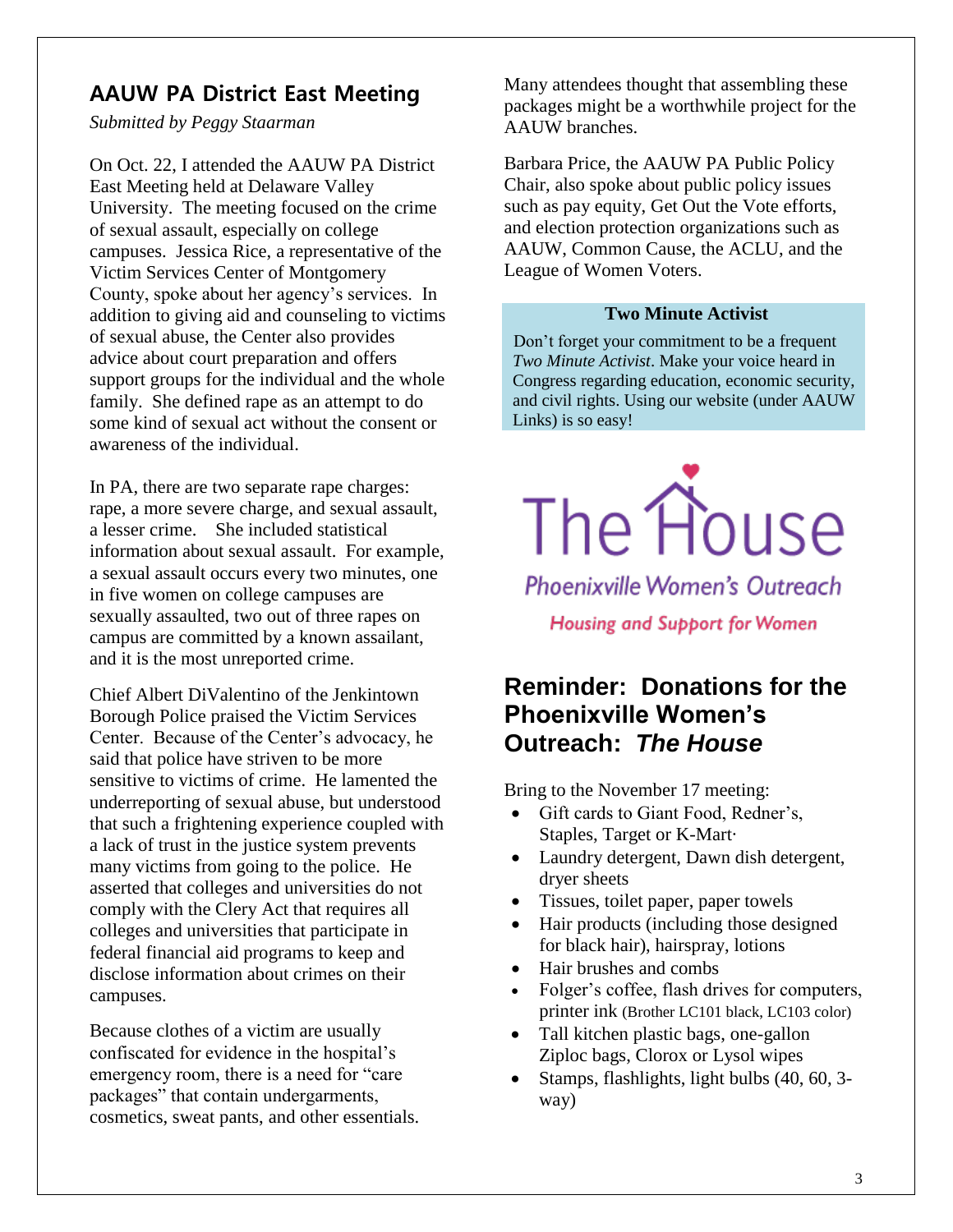## **Laundromat Library League Fund Raiser: Dine Out at Iron Hill**

*Terry Houle*

The Laundromat Library League has a critical need for funds at this time. This need includes the expenses of incorporating as a 501c3, the purchase of book stickers and other materials, and, always, books in Spanish. So here is one fundraiser: on Monday November 28th (the Monday after Thanksgiving) the Iron Hill Restaurant in West Chester will give the LLL 20 % of what its supporters spend on food as long as a coupon (see next page) is handed in with payment. This applies to lunch, dinner, and take-out.

It is possible to have a table with several people and to have separate checks (but each needs the coupon). So please consider gathering some friends, family, or members of an organization you belong to, and having a social dining experience all for a good cause!!! Iron Hill is on the northwest corner of High and Gay Streets in West Chester. Share the LLL with a neighbor and give them a coupon or two ... you get the idea.

Of course you in farther places can't do this. We will plan on a second dine-out in December, and would consider a restaurant in Downingtown or the Coatesville area if any of you wish to recommend one that has a generous dine-out program. (Many restaurants do this but only give 10 % to the organization.)



Redeem only at Iron Hill Brewery in West Chester, PA Offer Valid II/28/16 ONLY

 $\mathsf{GIVE} \textcircled{\%} 20$ ...means dine with us on Monday, November 28, 2016, and we'll donate 20% of your food bill (excluding alcoholic beverages, gratuity and taxes) to Laundromat Library League. Thank you for your support.

(reservations strongly suggested)

IRON HILL BREWERY & RESTAURANT 3 WEST GAY STREET WEST CHESTER, PA 19380 610 738.9600 WWW.IRONHILLBREWERY.COM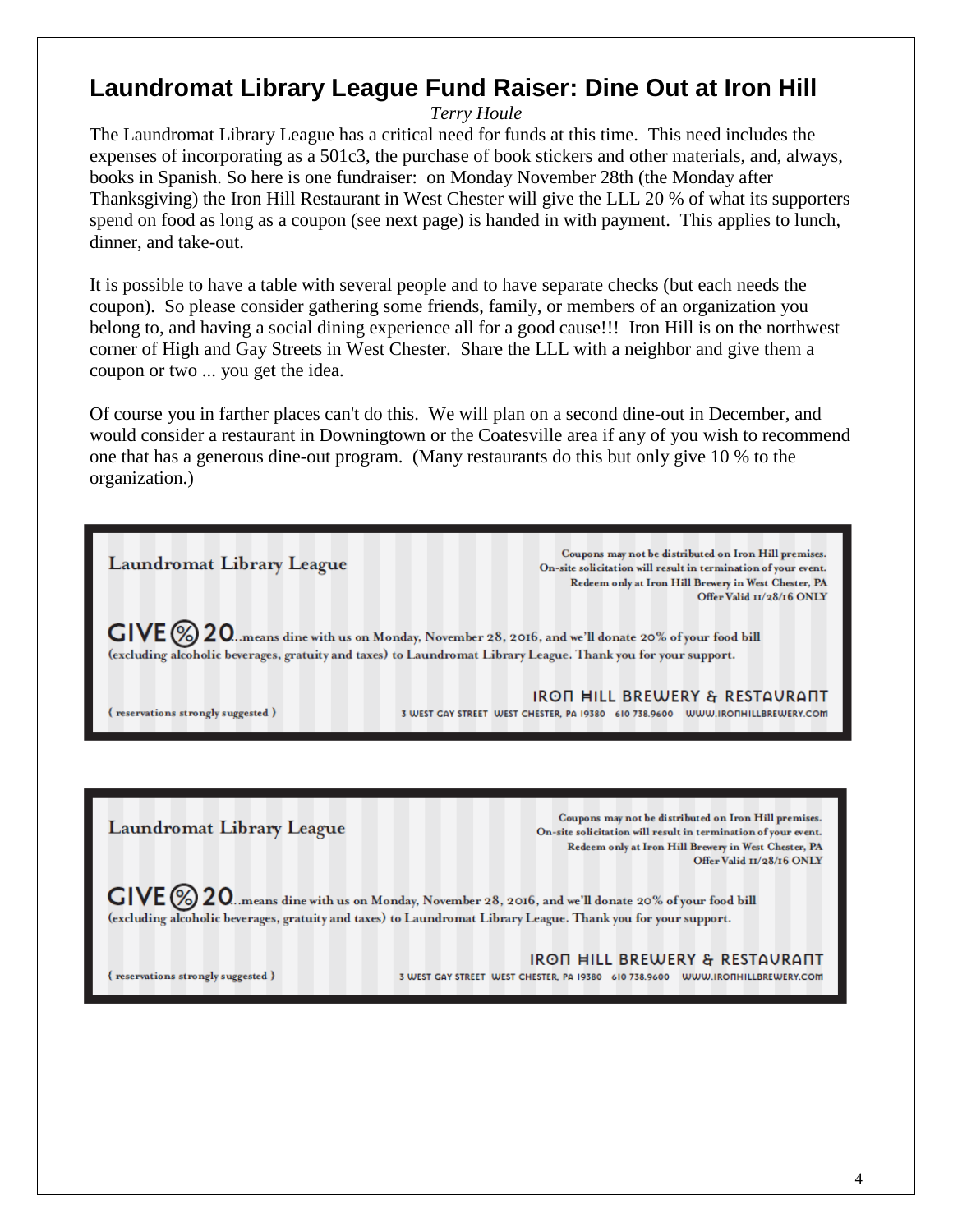

# **December TIG Outing**

Christmas Village in Philadelphia

Experience a German holiday tradition without leaving the country!

**What:** Christmas Village in Philadelphia **When:** Friday, December 9 **Where:** Meet at Whitford Station to take the 10:22 am train, arriving 11:20 at Suburban Station; return home before rush hour **Contact:** Let Sandy Alexander know if you will be attending - 610-363-7467 or [frau.salexander@gmail.com](mailto:frau.salexander@gmail.com)

### **What is Christmas Village?**

Christmas Village in Philadelphia is an outside Holiday market event in Center City Philadelphia, which is modeled after the traditional Christmas Markets in Germany. [Vendors](http://www.philachristmas.com/vendors.html) in more than 80 wooden booths will sell traditional European food, sweets and drinks. This is a great shopping experience.

### **Food Options**

Where to start? We've got all the German goodies: Bratwurst (3 kinds) with Sauerkraut, Schnitzel with Potato Salad, Leberkäse (German meatloaf), Berlin style Curry Wurst, fresh roasted almonds and German Gingerbread, Gluhwine (mulled wine), a wide assortment of non-alcoholic cold and hot beverages and so much more. There are also plenty of choices available for vegetarians which include vegetarian Doner, baked cheese on a stick, German Pretzels, Potato Pancakes, Belgian Fries, sweet and savory crepes and waffles, and such.

For more information, check out <http://www.philachristmas.com/>

> *Interested in submitting an article or have information to share?*

### *We need your News!*

The co-editors of *AAUWsome News*, are delighted to bring you this issue of the newsletter, but … *We continue to need input from members!!* Please send *articles* as Word documents. Forward your news articles to the *gmail account:* [aauwsumnews@gmail.com,](mailto:aauwsum@gmail.com) indicating the topic and month in the subject box and cc the President. This is a shared account, so the co-editors can access your email and keep their work or personal mailboxes from getting filled. It also makes collaborating easier.

Remember that articles for a given month of the newsletter are due on the 10th of the preceding month*.* Please provide all necessary information with your submission.

### *AAUW Mission Statement*

*AAUW advances equity for women and girls through advocacy, education, philanthropy, and research.*

*Norma George* Newsletter Co-Editor 610-872-7567 [ngeorge@cheyney.edu](mailto:ngeorge@cheyney.ecu)

*Nancy Rumfield* Newsletter Co-Editor 610-399-0388 [nrumfield@gmail.com](mailto:nrumfield@gmail.com)

*Toni Gorkin* Newsletter Co-Editor 610-363-7627 [tgorkin@comcast.net](mailto:tgorkin@comcast.net)

*Newsletter email* [aauwsumnews@gmail.com](mailto:aauwsumnews@gmail.com)

*Barbara Lathroum* Branch President [610-321-9783](mailto:610-321-9783) [blathroum@gmail.com](mailto:blathroum@gmail.com)

*Mimi Jones* Program Vice-President 610-269-9162 Danandmimi1@verizon.net

*Peggy Staarman* Membership Vice-President 610-269-4866 [peggstaar@verizon.net](mailto:4dores@comcast.net)

*Eva Kaufmann* Secretary [610-793-3809](mailto:610-793-3809) [ekaufmann1@gmail.com](mailto:ekaufmann1@gmail.com)

*Anne Anderko* Financial Officer [484-885-4943](mailto:484-885-4943) [ananderko@msn.com](mailto:ananderko@msn.com)

Branch Website [wccc-pa.aauw.net](http://wccc-pa.aauw.net/)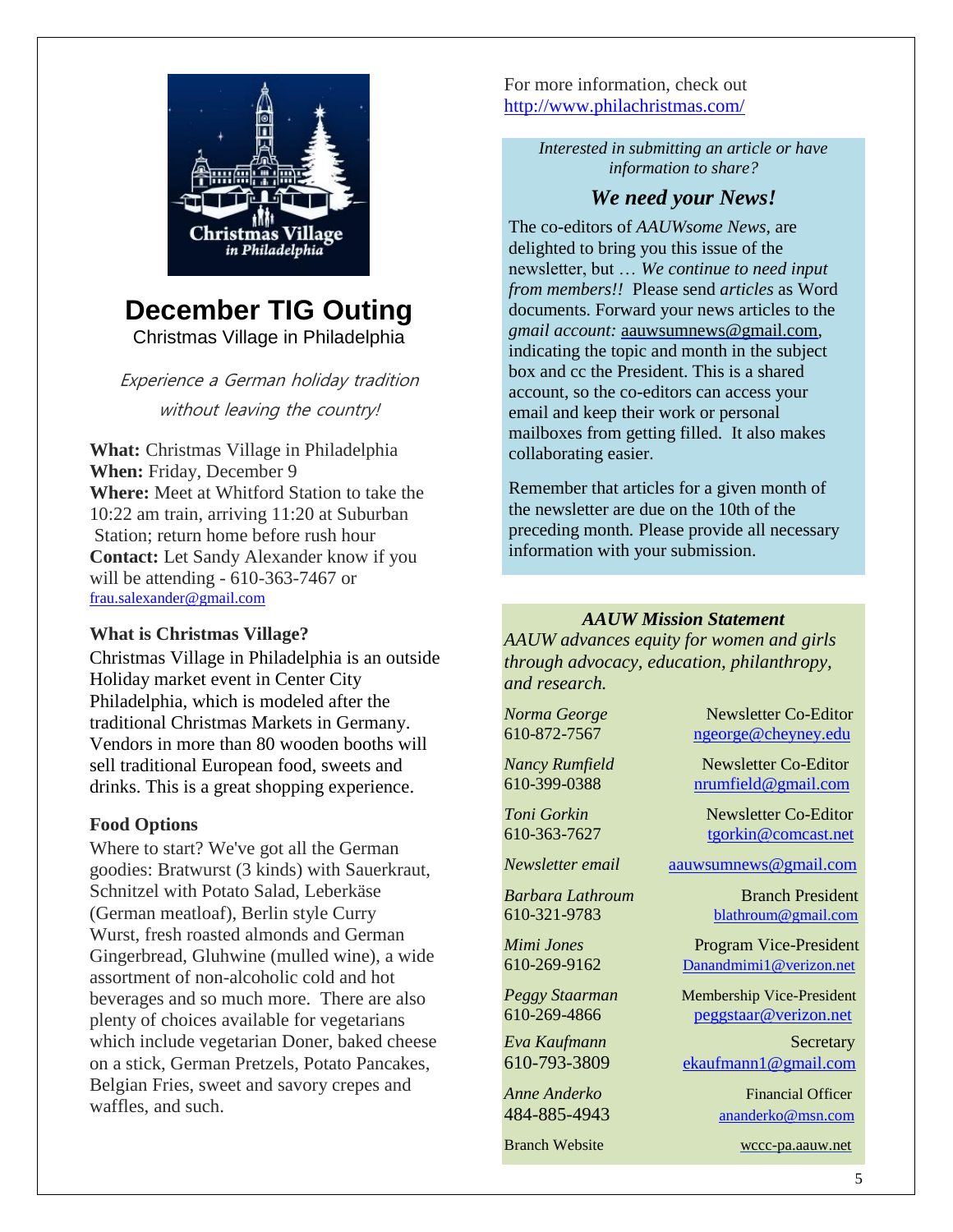#### **Did you know?**

 Because our members are so important to us, we want to keep in touch. Do you know of a member who needs to receive a get well note or card of support? Please contact our Secretary – Eva Kaufmann,

[ekaufmann1@gmail.com,](mailto:ekaufmann1@gmail.com) with the information.

### **Guidelines for** *AAUW some*

1. Deadline for articles is the  $10<sup>th</sup>$  of the month prior to publication – e.g., October 10, December 10, January 10, etc.

2. Board will develop outline/plan for newsletter.

3. Copies of each newsletter article must be sent to the President and the President Elect.

4. Articles should be less then 340 words (1 column in 12 pt.) and sent as .doc (Word) files whenever possible.

5. Program information should be available for publication in the month prior to the event.

6. SIG information should be specific (when, where, leader, contact info., program or book).

7. Photos should be sent in .jpg format and should be the best quality possible. Leave cropping to the editors when possible. Be sure to provide names of the people and description of the happening in the photo.

8. Editors must keep newsletter to 10 pages or less (5 printed front and back).

9. Editors must consult with President or designee if newsletter is too long.

10. Editors and President will determine number of copies to be printed.

11. Board will review and decide list of Friends who receive printed copies.

12. The newsletter should go to the printer by the 25th of the month. Copies should include the Circulation Manager, Person who distributes the e-mail version, and, if requested, other named designees.

### **Membership News**

*Peggy Staarman (Vice President for Membership)*

*Sharing the Benefits and activities of AAUW:* An informative and attractive trifold designed by Eva Kaufmann and Toni Gorkin was distributed to all members at the November meeting.

The trifold explains our mission statement, hails our accomplishments, tells about our community outreach, and gives information about our Interest Groups and special projects.

Please share these trifolds with friends, relatives, and anyone who might enjoy the benefits and activities of our West Chester-Chester County branch. Thank you, Toni and Eva, for creating such a fine advertisement for our branch.

# *Membership Outreach*

Your Records with the National Association can be accessed by contacting: --Helpline Phone (800) 326-2289 or --Internet and email: The website for national AAUW is http://www.aauw.org/. You'll need your membership number, which can be found on the address label of the Association publication (Outlook).

# *Member Special Notes*

*The newsletter editors continue to include news about our AAUW chapter members in this newsletter.* 

Many of our members are involved in other projects that also support women's issues, support our community, or express their passion and creativity. This is an opportunity to tell us what you are doing, and where appropriate, to share involvement.

Please see the *AAUW some* guidelines for sending your articles and information to the newsletter's gmail account - aauwsumnews@gmail.com.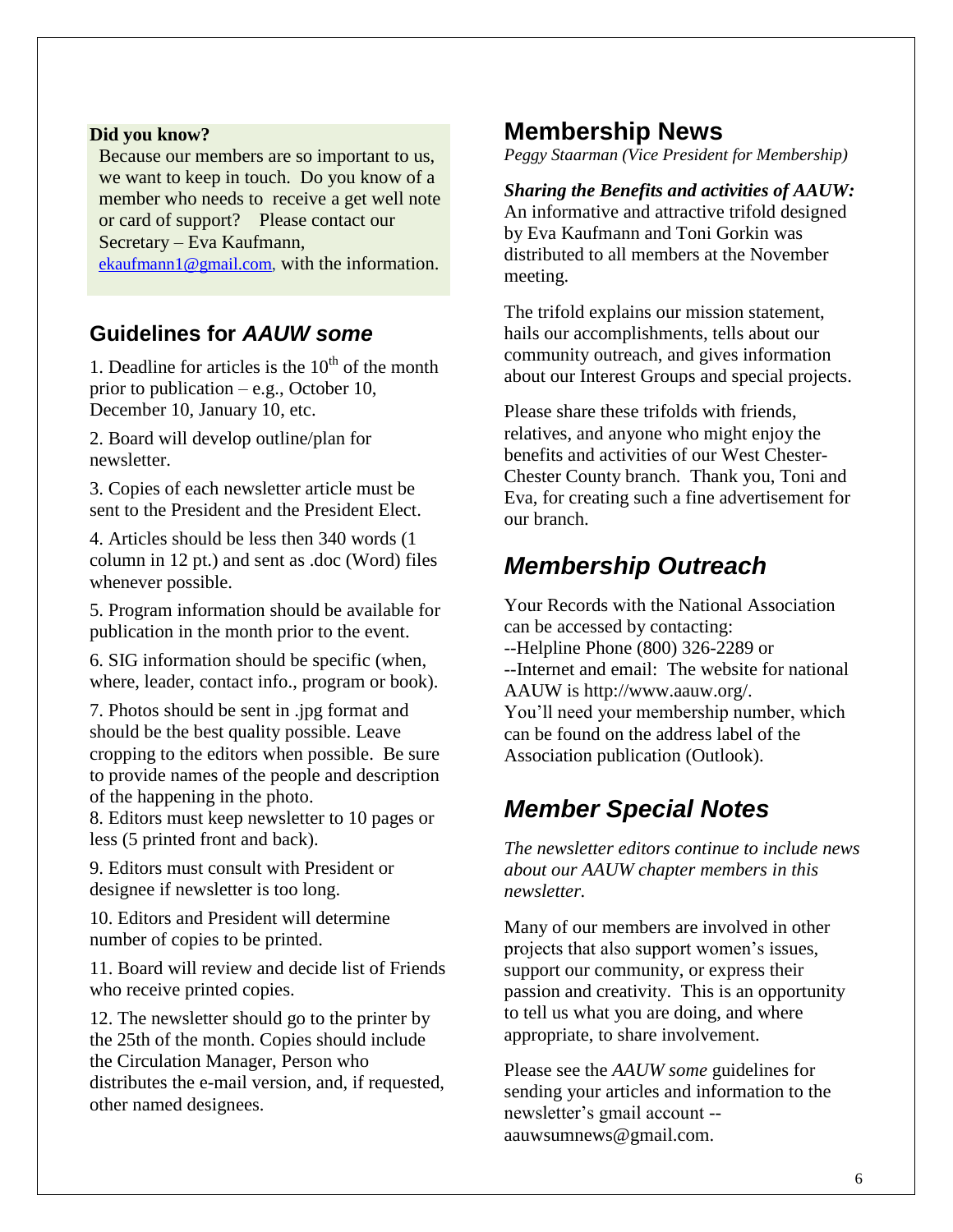# *Arlene Rengert and Fran Pierce:* **Chester County Youth Center – Donation Opportunity and Presentation**

### **About the Chester County Youth Center**

Perhaps you know the Chester County Youth Center as the county's secure detention facility for youth aged 10-21 who are alleged and adjudicated delinquents. You would be correct: almost 50 youth (males and females) are incarcerated there. The CCNY also maintains an electronic home monitoring program, administered in cooperation with the Juvenile Probation Department, in which some youth are released from detention to return home where they have limited access to the community but still be able to attend school or work.

However, perhaps you do not know that some residents of the CCYC have no criminal charges and are living there because the CCYC offers a secure place to live for female youth with no other homes. The females aged 10-21 in this "non-secure shelter program" attend schools and other age-appropriate activities, and have highly structured daily supportive programs within the CCYC. They also receive medical, dental, psychological, psychiatric, and diagnostic services.

They are at the Center because they have nowhere else to go because they have been removed from their homes, or their parents are in prison, or someone in their house has been a problem to them, or they have run away. These 10-15 girls and young women are not "adjudicated," but they have to stay in this center until other arrangements can be made. Usually that is approximately 6 months, but often they stay a few months, go back home, then return for another stint  $-$  it's a very sterile environment. One AAUW member works to brighten their December holidays.

### **Donation Opportunity**

For over 8 years AAUW member Fran Pierce has collected gift items for these shelter residents. She has a list of items so that each resident receives the same items, but not identical ones. Fran simply asks friends and acquaintances to select a few items from her list and purchase them for the shelter residents. Many that have participated in the past are AAUW members. *For the list and to participate contact Fran at* [franpierce@verizon.net.](mailto:franpierce@verizon.net)

#### **Related Presentation**

Fran works with and through Carrie Avery, Program Director at CCYC. Ms. Avery will be giving *a presentation on December 4th at Grove Church's Sunday Morning Adult Forum, 11-12 a.m.* The Forum is a small group that meets in an upstairs lounge, and is open to anyone with interest regardless of any religious affiliation. Her topic is "Balanced and restorative justice overview; comparing juvenile and adult systems."

Following that Forum hour, those interested will carpool to the CCYC where Ms. Avery will lead a 30 minute tour. AAUW members are welcome to come to the presentation and/or to come just to have the tour. However, prior registration for the tour is requested: be in touch with Arlene Rengert, [arengert@gmail.com](mailto:arengert@gmail.com) or 610-696-2282.

# *Board Meetings*

All Board Meetings are open to the membership. Board Meetings are held on the first Wednesday of each month, 7-9 pm. The next Board Meeting will be held on Wednesday, December 7. Except for January, the Board will meet at West Chester University, **Sykes Room 257**. The board will meet at Grove United Methodist Church in January.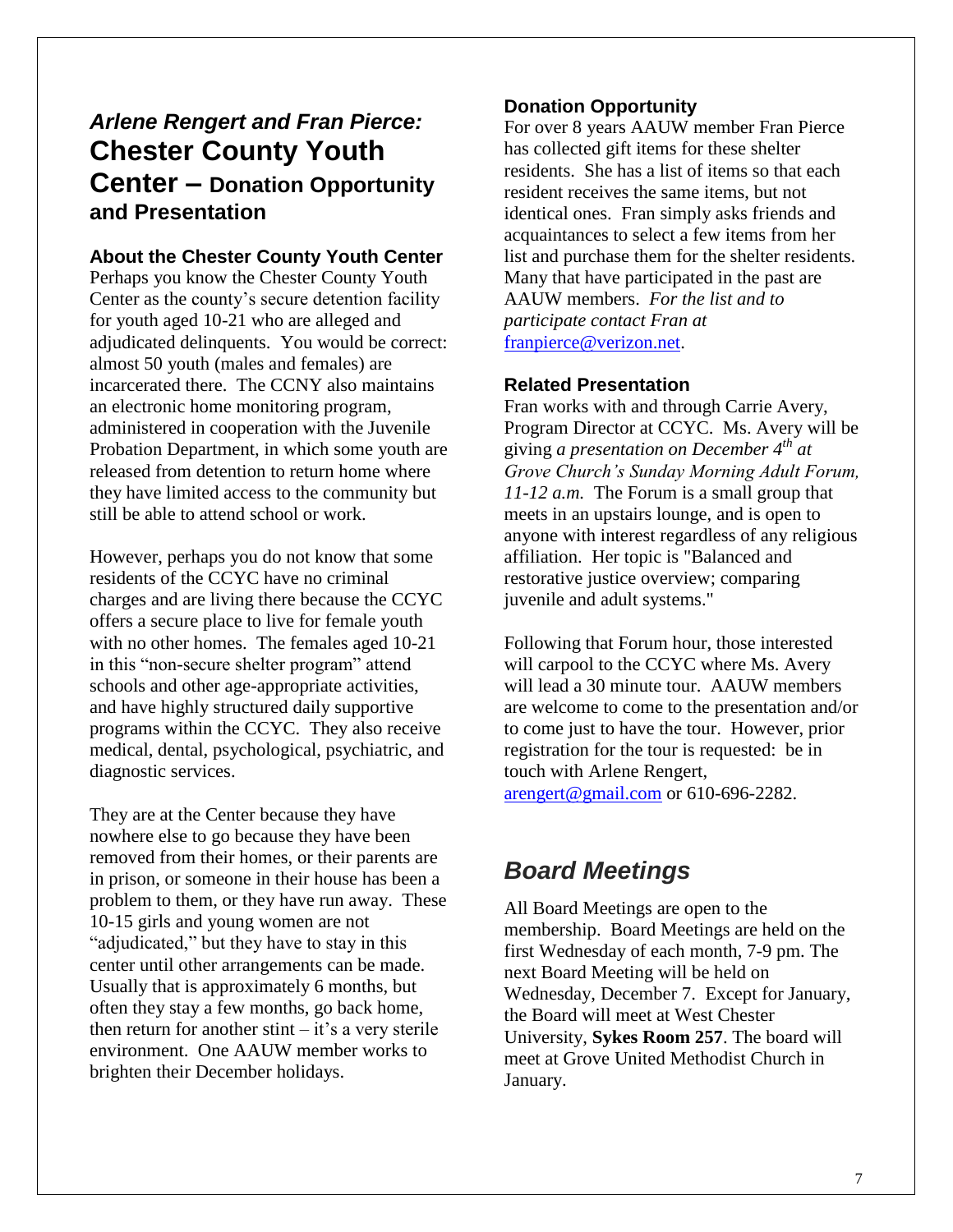## **Special Interest Groups**

#### **Couples Bridge**

A chair is needed. Please contact Barbara Lathroum [blathroum@gmail.com](mailto:blathroum@gmail.com) if interested.



#### **Women's Social Bridge**

Women's Social Bridge meets at 1:00 p.m. on the third or fourth Friday of the month. Upcoming 2016-2017 dates are December 16, January 27, February 17, March 24, April 28, and May 19. Please email Sandy Alexander at [frau.salexander@gmail.com](mailto:frau.salexander@gmail.com) if you'd like to be on the email mailing list. All are welcome!

#### *Book Groups:*

*AAUW branches are known for their book groups, and membership in a group often encourages continuing membership. The West Chester-Chester County Branch currently has two book discussion groups meeting in the day and in the evening at different times of the month.* 

#### **LIT I: Daytime Literature Group –**

*Fiction & Nonfiction Book Group- Kay Phillips*[khp65hp@verizon.net](mailto:khp65hp@verizon.net)

Lit One meets the third Monday of the month during the day at member's houses. We read both fiction and non-fiction. In January the group will read Dreamland, by Sam Quinones.

You can find the entire schedule for LIT I for the year on our webpage.

http://wccc- pa.aauw.net/files/2016/07/LIT\_ONE\_AAUW-2016-2017.pdf

#### **LIT II: Evening Literature Group –**

*Literature II - Fiction & Nonfiction Book Group - Jean Speiser -* [JeanSpeiser@gmail.com](mailto:JeanSpeiser@gmail.com)

Lit Group II meets on the third Wednesday of the month at 7:00 p.m. for conversation and nibbles, with the discussion starting at

7:30. We usually read fiction but also occasional non-fiction.

We always welcome new members so please join us to see if we're a good fit for you. There's no commitment. Jean Speiser sends out reminders about a week in advance, so let her know if you are interested in getting those reminders. You can reach her at JeanSpeiser@Gmail.com.

In November the group read *Black Noir,* a collection of mysteries by black writers edited by Otto Penzler.



In January the group will read *The Husband's Secret,* by Liane Moriarty. **Note:** This is a change in the schedule. The group will read *My Beloved World*, by Sonia Sotomayer, in April instead of January.

### **FIG (Food Interest Group)**

This group dines around either at a member's home or at a restaurant. The group usually meets on a Saturday for dinner or Sunday for brunch on a monthly or bi-monthly basis. Couples (unless otherwise specified) and singles, as well as new members, are welcome. As events are scheduled, FIG members will receive email invitations.

On November 13 the group attended a Harvest Brunch at the home of Donna and Bob Eaves. For more information or to join the group, contact Donna Eaves, #610-692-5277, or [deaves@live.com.](mailto:deaves@live.com)

We are looking for members who would like to host or plan a meal at a restaurant in 2017. Please contact Donna if you are interested.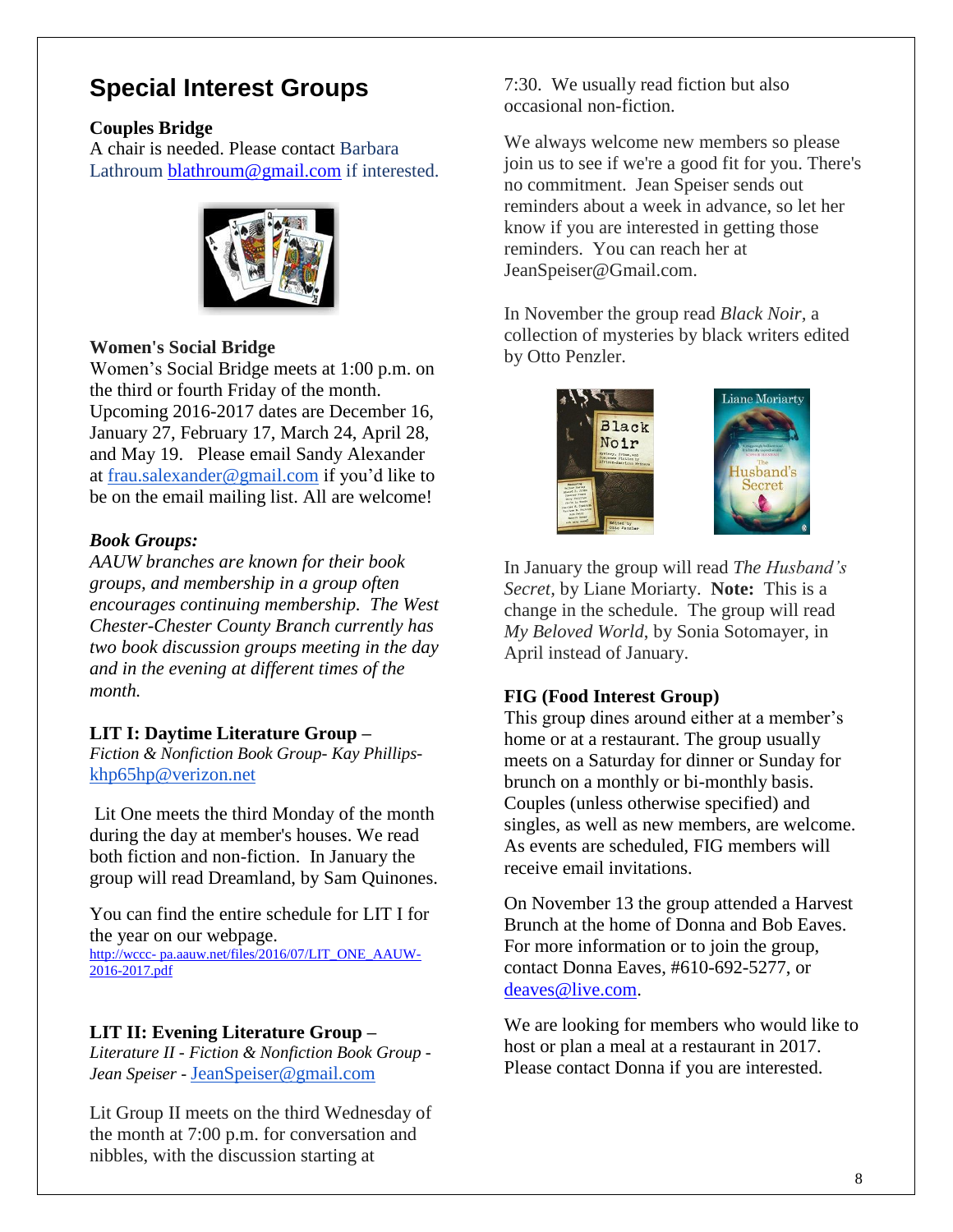### **Great Decisions**

For information contact Jacky Page at 610-359- 9887 or [jacquelinepage9@gmail.com](mailto:jacquelinepage9@gmail.com)

### **TIG (Travel Interest Group)**

The Travel Interest Group is composed of members and their guests who like to go to interesting places and often enjoy a meal together before or after. We usually do something 7 or 8 times a year.

A visit to the Christmas Market in Philadelphia is planned for December (see related article on page 5). Contact Sandy Alexander if you will be attending at:

[frau.salexander@gmail.com](mailto:frau.salexander@gmail.com) or 610-363-7467



Also, please contact Barbara Lathroum if you want to be on the list for future events. Being on the list does not obligate you to attend any trips. Anyone is welcome to coordinate an event or trip they are interested in. Examples are historic house tours, museums, interesting collections (e.g., we enjoyed a collection of women's costumes in  $19<sup>th</sup>$  century Chester County at the Chester County Historical Museum).

### **Needlework Group:**

This group includes all forms of needlework – *knitting, crochet, embroidery, applique, quilting, needlepoint* and any other needlework members would like to share. Barbara Lathroum will host a meeting at her home on **Wednesday, November 30, at 7:00 p.m.**

**Note:** This is a change from previous announcements, as interested members are more able to attend an evening meeting. Please RSVP to her at 610-321-9783 or [blathroum@gmail.com](mailto:blathroum@gmail.com) if you wish to attend; plan to bring something you are knitting or stitching; we will chat and have tea while we work.

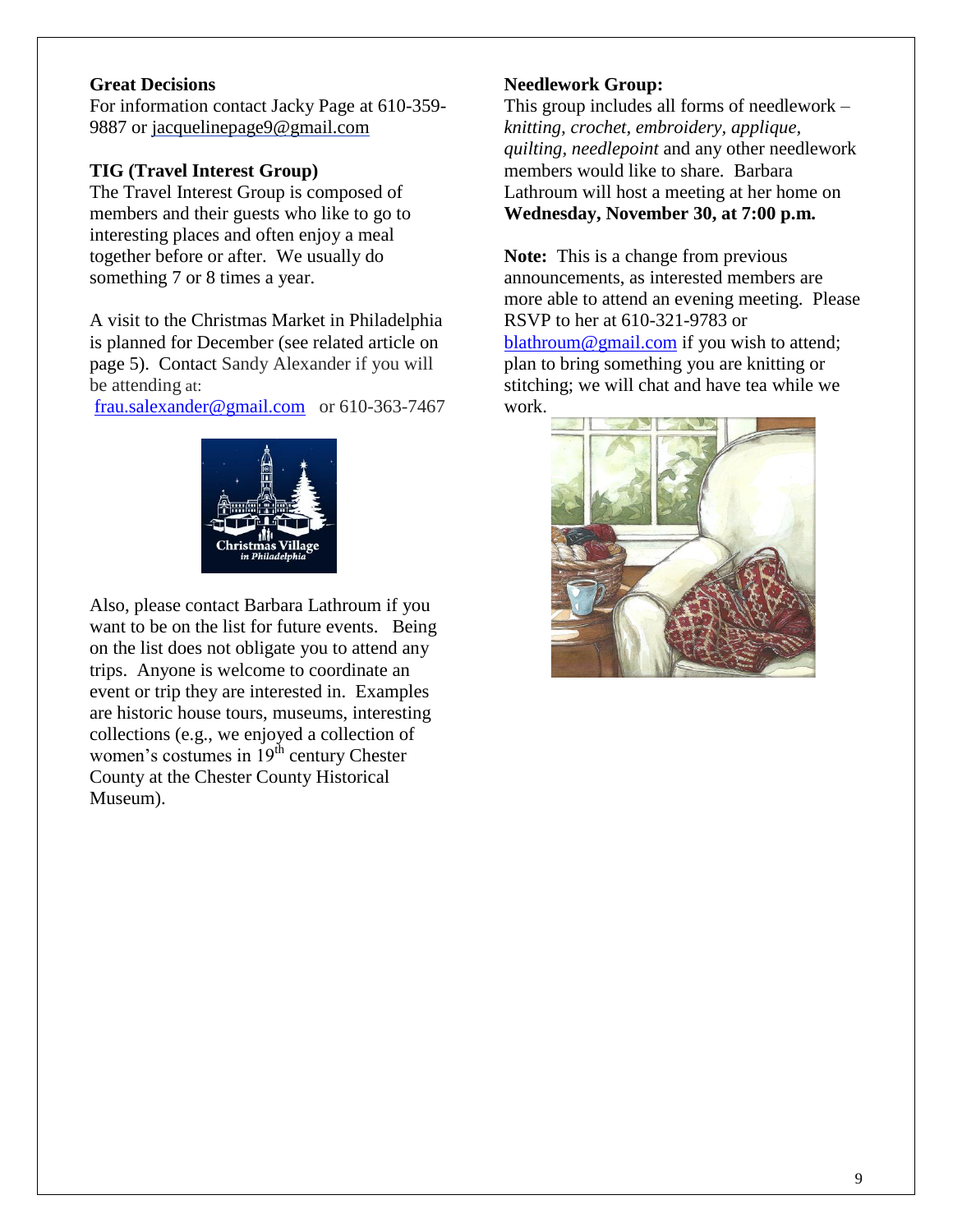

# *Please join the*  **AAUW West Chester and Chester County Branch for Our Annual Holiday Party**

- Time: 2:00 p.m. to 6:00 p.m.
- Date: Sunday, December 11, 2016
- Place: The home of *Terry and Tom Houle* 310 William Salesbury Drive Downingtown, Pa. 19335
- Cost: \$15 per person will defray some party costs and also the event is a branch fund raiser. In addition, gift cards or checks to benefit this year's Gateway to Equity Award winner The House are welcome.

Please bring an appetizer with a serving utensil to share.

RSVP: Send the form below by December 2, 2016 to: Anne Anderko 908 Pine Valley Circle West Chester, Pa. 19382-5299



*I/We will attend the Annual Holiday Party on December 11 at the Houles* 

| Phone E-Mail E-Mail                                                                 |
|-------------------------------------------------------------------------------------|
| Enclosed is \$________________@ \$15 per person Check Number_______________________ |

Send to: Anne Anderko, 908 Pine Valley Circle, West Chester, PA 19382-5299